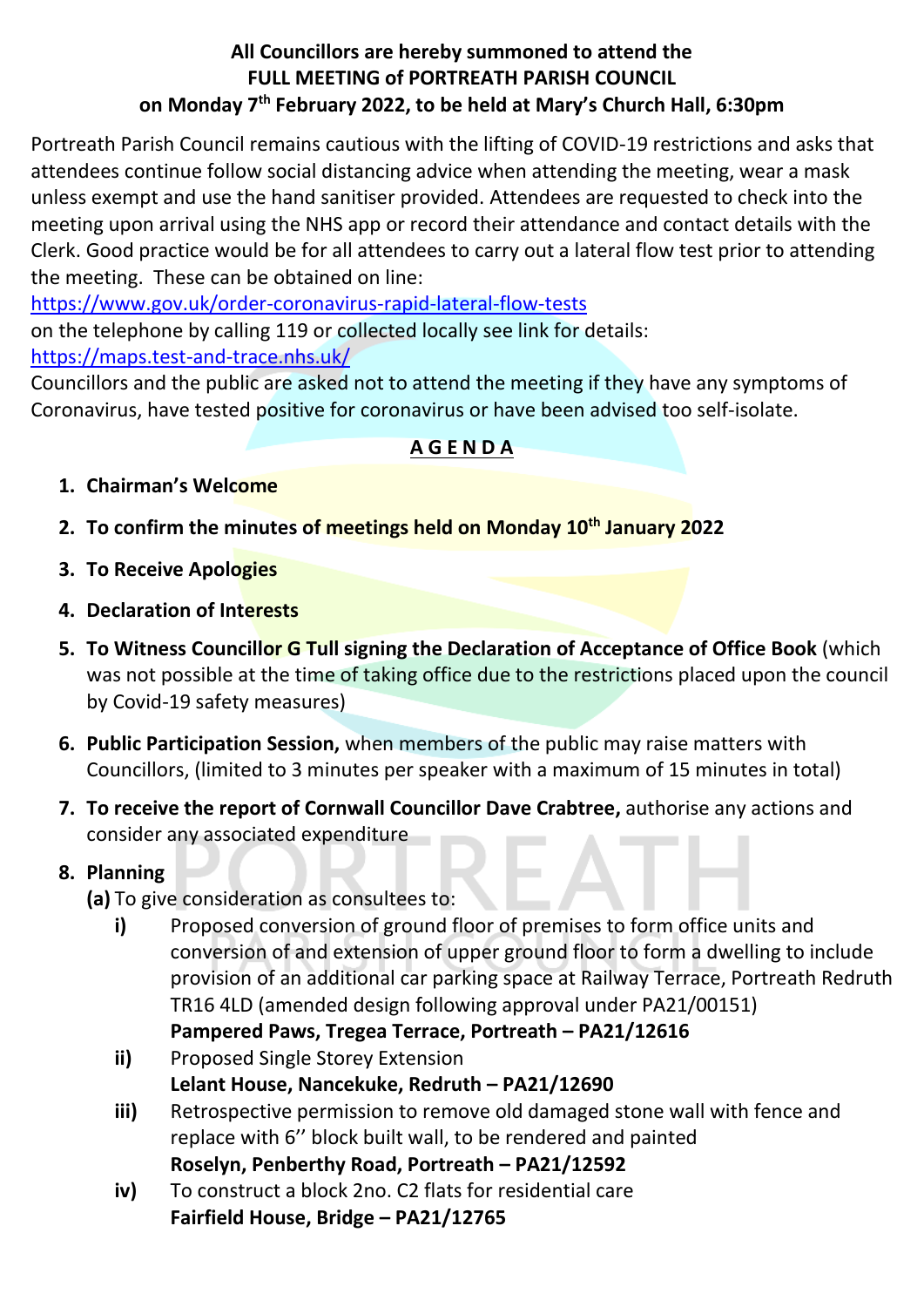**v)** Single storey front extension

#### **27 Tregea Close, Portreath – PA22/00175**

**vi)** Replacement Dwelling

#### **North Coast Holiday Cottages, Burleigh Cottage, Redruth – PA22/00178**

- **(b)** To give consideration as consultees to any planning applications received since the preparation of this agenda
- **(c)** To give consideration to any planning applications referred to the council under the 5 day notice protocol
- **(d)** To note any planning appeals

#### - **PA20/10946, 1A Greenfield Terrace**

**(e)** To receive the report of planning decisions and correspondence and authorise any actions

#### **9. To receive the following reports,** authorise any action and consider associated expenditure

#### **(a) Finance**

- **i)** To receive report on the balance of the bank account
- **ii)** To approve the bank reconciliation for the month of January 2022
- **iii)** To receive the Payment Schedule for the period 1<sup>st</sup> January 2022 31<sup>st</sup> January 2022 and authorise payment of invoices received and payments scheduled for 1<sup>st</sup> February 2022 – 28th February 2022
- iv) To note any income received

#### **(b) Finance and Staffing Committee Report**

- **i)** General Report
- **ii)** To note the increase of interest rate from Unity Trust effecting the savings account, 'Instant Access Savings' from 0.0% to 0.15%, form the 17<sup>th</sup> December 2021

## **(c) Clerks Report**

- **i)** General report
	- Chynance Bollards
	- Gwel an Mor Site Visit
	- Projector and Screen
- **ii)** Platinum Jubilee

## **10.Update on projects for the year 21/22,** authorise any action and consider associated

expenditure

## **a) Former Public Toilets**

- **i)** General update
- **ii)** Update on the feasibility study for the passing of the former toilet building the PIC, for use as a joint community venture, including office space of the Parish Council, authorise any action and consider associated expenditure (proposal for Portreath Improvements Committee attached)
	- Address from Portreath Improvements Committee
	- Further considerations
	- To consider if the benefits of passing the asset to PIC on a long lease for less than full market value meet the criteria for social, economic or environmental benefit set in the Local Government Act 1972 s.127 (2) & (5): Local